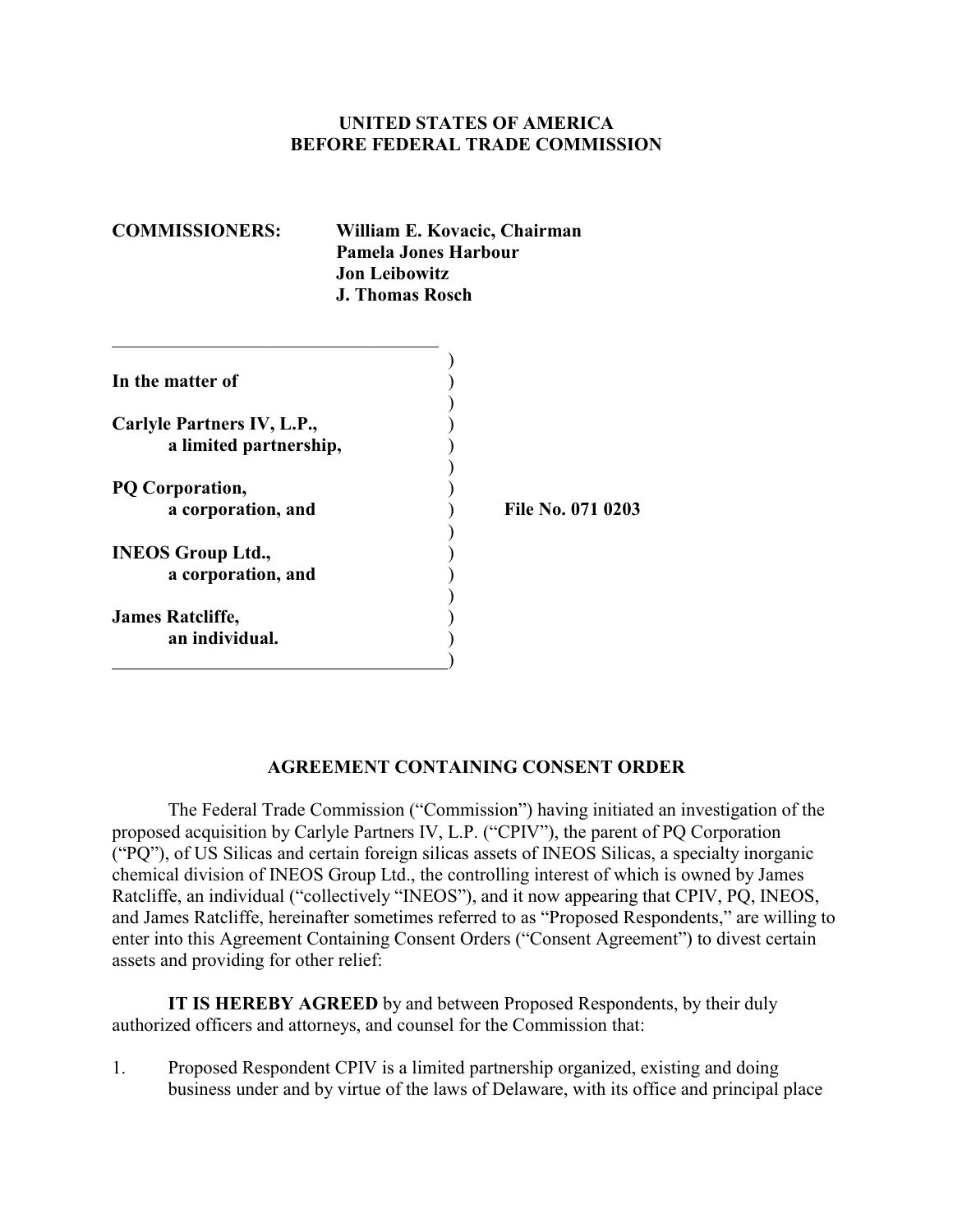of business located at 1001 Pennsylvania Avenue, N.W., Suite 220 South, Washington, DC 20004-2505.

- 2. Proposed Respondent PQ is a corporation organized, existing and doing business under and by virtue of the laws of Pennsylvania, with its office and principal place of business located at 300 Lindenwood Drive, Valleybrooke Corporate Center, Malvern, PA 19355-1740.
- 3. Respondent INEOS, the controlling interest of which is owned by James Ratcliffe, organized, existing, and doing business under and by virtue of the laws of the United Kingdom, with its office and principal place of business located at Hawkslease, Chapel Lane, Lyndhurst, Hampshire SO43 7FG United Kindgom.
- 4. Respondent James Ratcliffe is an individual with his office and principal place of business located at Hawkslease, Chapel Lane, Lyndhurst, Hampshire SO43 7FG United Kindgom.
- 5. Proposed Respondents admit all the jurisdictional facts set forth in the draft of Complaint here attached.
- 6. Proposed Respondents waive:
	- (a) any further procedural steps;
	- (b) the requirement that the Commission's Decision and Order, which is attached hereto and made a part hereof, contain a statement of findings of fact and conclusions of law;
	- (c) all rights to seek judicial review or otherwise challenge or contest the validity of the Decision and Order entered pursuant to this Consent Agreement; and
	- (d) any claim under the Equal Access to Justice Act.
- 7. This Consent Agreement shall not become part of the public record of the proceeding unless and until it is accepted by the Commission. If this Consent Agreement is accepted by the Commission, it, together with the Complaint contemplated thereby, will be placed on the public record for a period of thirty (30) days and information in respect thereto publicly released. The Commission thereafter may either withdraw its acceptance of this Consent Agreement and so notify Proposed Respondents, in which event it will take such action as it may consider appropriate, or issue or amend its Complaint (in such form as the circumstances may require) and issue its Decision and Order, in disposition of the proceeding.
- 8. This Consent Agreement is for settlement purposes only and does not constitute an admission by Proposed Respondents that the law has been violated as alleged in the draft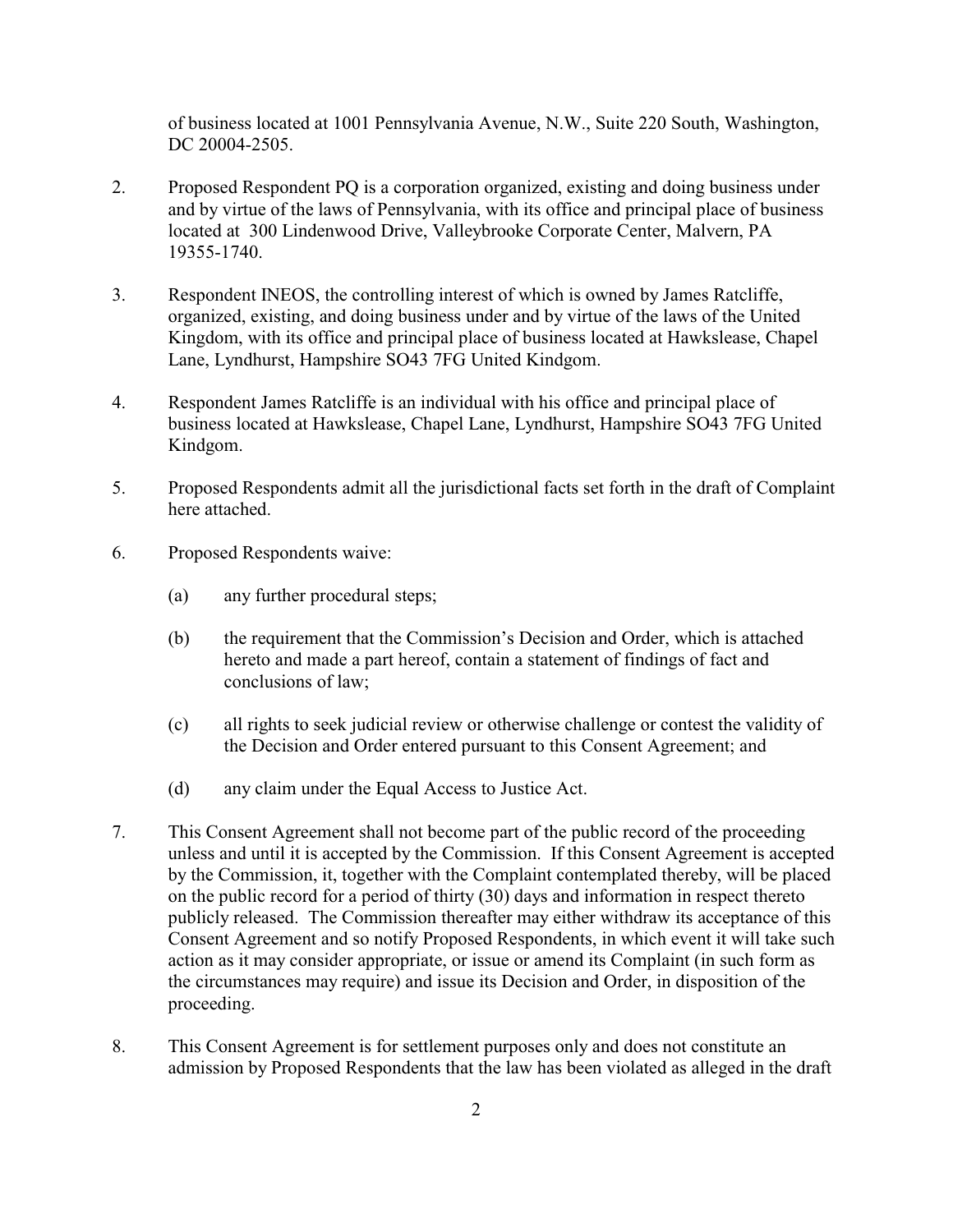Complaint here attached, or that the facts as alleged in the draft Complaint, other than jurisdictional facts, are true.

- 9. This Consent Agreement contemplates that, if it is accepted by the Commission, the Commission may (1) issue and serve its Complaint corresponding in form and substance with the draft of Complaint here attached and (2) make information public with respect thereto. If such acceptance is not subsequently withdrawn by the Commission pursuant to the provisions of Commission Rule 2.34, 16 C.F.R. § 2.34, the Commission may, without further notice to the Proposed Respondents, issue the attached Decision and Order containing the following order to divest in disposition of the proceeding. When final, the Decision and Order shall have the same force and effect and may be altered, modified or set aside in the same manner and within the same time provided by statute for other orders. The Decision and Order shall become final upon service. Delivery of the Complaint and the Decision and Order to Proposed Respondents' United States counsel by any means specified in Commission Rule 4.4(a), 16 C.F.R. § 4.4(a), shall constitute service. Proposed Respondents waive any right they may have to any other manner of service. Proposed Respondents also waive any right they may otherwise have to service of any Appendices incorporated by reference in the Decision and Order, and agree that they are bound to comply with and will comply with the Decision and Order to the same extent as if they had been served with copies of the Appendices, where Proposed Respondents are already in possession of copies of such Appendices. The Complaint may be used in construing the terms of the Decision and Order, and no agreement, understanding, representation, or interpretation not contained in the Decision and Order or the Consent Agreement may be used to vary or contradict the terms of the Decision and Order.
- 10. By signing this Consent Agreement, Proposed Respondents represent and warrant that they can comply with the provisions of, and can accomplish the full relief contemplated by, the attached Decision and Order, and that all parents, subsidiaries, affiliates, and successors necessary to effectuate the full relief contemplated by this Consent Agreement are parties to the Consent Agreement.
- 11. Proposed Respondents have read the proposed Complaint and Decision and Order contemplated hereby. Proposed Respondents understand that once the Decision and Order has been issued, they will be required to file one or more compliance reports showing that they have fully complied with the Decision and Order. Proposed Respondents agree to comply with the terms of the Decision and Order, as applicable, from the date they sign this Consent Agreement. Proposed Respondents further understand that they may be liable for civil penalties in the amount provided by law for each violation of the Decision and Order, as applicable, after they become final.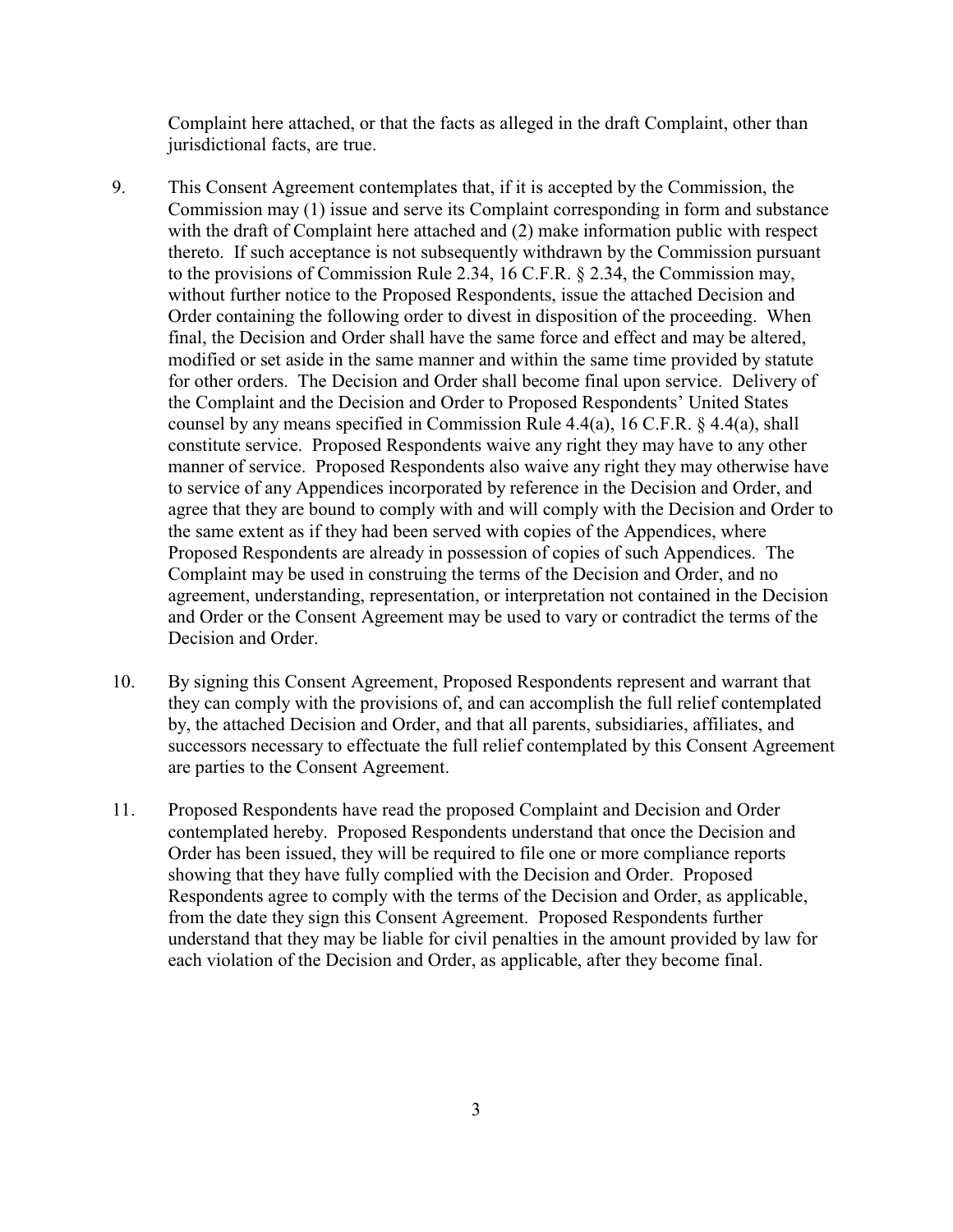Signed this day of June, 2008.

#### **CARLYLE PARTNERS IV, L.P.**

By:

Glenn A. Youngkin, Managing Director, TCG Holdings, L.L.C., the Managing Member of TC Group, L.L.C., the Sole Member of TC Group IV, L.L.C., the General Partner of TC Group IV, L.P., the General Partner of Carlyle Partners IV, L.P. 1001 Pennsylvania Avenue, N.W. Suite 220 South, Washington, DC 20004-2505.

### **PQ CORPORATION**

\_\_\_\_\_\_\_\_\_\_\_\_\_\_\_\_\_\_\_\_\_\_\_\_

By:

Michael R. Boyce, Chief Executive Officer and President PQ Corporation 300 Lindenwood Drive Valleybrooke Corporate Center Malvern, PA 19355-1740

## **INEOS GROUP LIMITED**

By:

 $\overline{a}$ 

 $\overline{a}$ 

 $\overline{a}$ 

John Reece Finance Director Hawkslease, Chapel Lane, Lyndhurst, Hampshire SO43 7FG United Kindgom

John E. Beerbower Robin C. Landis Cravath, Swaine & Moore L.L.P. Worldwide Plaza 825 Eighth Avenue New York, NY 10019-7475 Counsel for INEOS Group

#### **JAMES RATCLIFFE**

Gary W. Kubek, Esq. Kyra K. Bromley, Esq. Debevoise & Plimpton L.L.P. 919 3rd Ave New York, NY 10022 Counsel for Carlyle Partners IV, L.P. and PQ Corporation